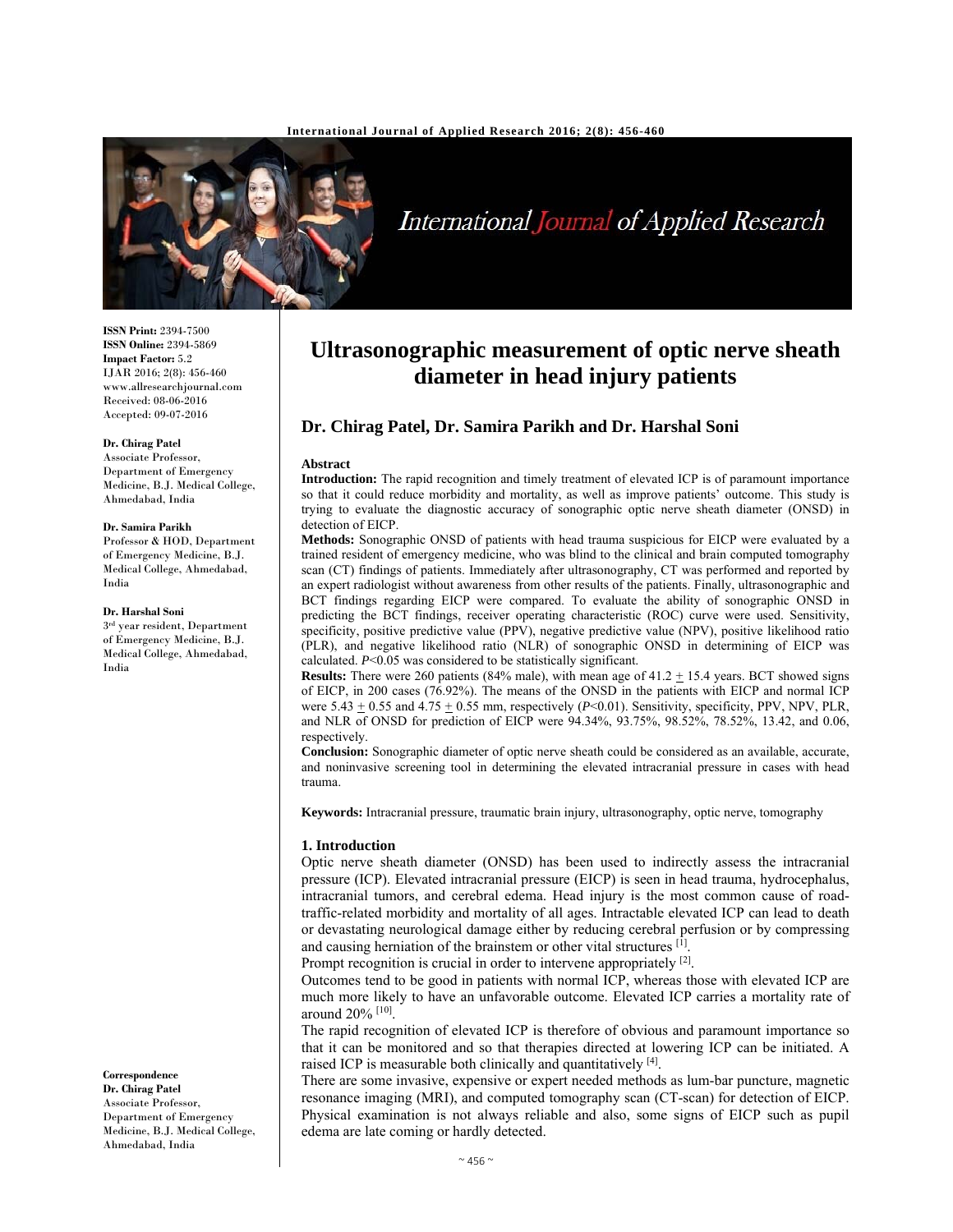So, a reliable, accessible, easy to learn and noninvasive technique for this purpose, like Sonography, is of interest for clinician [5-9].

In this study, we prospectively evaluated the diagnostic accuracy of sonography for detecting EICP in a setting of emergency patients with head trauma.

#### **2. Method**

#### **2.1 Study design**

This was a single center prospective observational study done in Department of Emergency Medicine in a tertiary care hospital over a period of 18 months from May 2014 to November 2015. Total 260 patients were taken as per case definition. Patients and their relatives were explained about the study protocol. Informed written consent was taken from the relatives of the patient. Structured data forms were filled by the physician. Approval of the institutional Ethics committee was obtained prior to data collection.

#### **2.2 Study setting**

Ours is an urban Level 1 Trauma Center with an annual ED census of approximately 1, 20, 000 patients. Emergency Medicine Department is staffed full-time with EM residents and attending physicians.

#### **2.3 Inclusion Criteria**

All patients presenting to the Emergency Medicine Department -

- 1. with suspected intracranial injury
- 2. With possible elevated intracranial pressure.

#### **2.4 Exclusion Criteria**

- 1. Age younger than 18 years or
- 2. Obvious ocular trauma.

#### **2.5 Study Protocol**

Initial assessment of all patients presented to emergency department (ED) was done. Among them patients as per case definition were resuscitated and managed. We did ultrasonography before awareness from the result of BCT to prevent diagnostic suspicious bias. Ultrasongraphies of the optic nerve was performed by 3rd year resident of emergency medicine who was trained for measurement of ONSD by a radiologist.

#### **2.6 Description of ONSD Ultrasound**

2.6.1 Patient position: The patient is positioned in 30<sup>o</sup> dorsal elevation (head up).

**2.6.2 Probe position:** A high-resolution 7.5 to 10 MHz linear transducer was used to perform the ocular US examination. It was done using a closed-eye technique. A large amount of standard water-soluble US gel was applied to the patient's closed eyelid so that the transducer does not touch the eyelid. Without applying any pressure, the globe was scanned in sagittal and transverse planes. The scanning hand was stabilized over the bridge of the nose or on the forehead. Both eyes were scanned through closed eyelids for comparison. The eye was examined under the closed eyelid in the neutral position and during gentle eye movements from side to side and up and down to thoroughly evaluate the orbit. The probe was moved side to side in both scanning planes to demonstrate the full extent of the structures in the eye. Depth was appropriately adjusted so that the image fills the screen. Gain was also adjusted multiple times during the

examination to identify subtle abnormalities and avoid artifacts [1].



**Fig 1:** Probe position for performing ONSD measurement

The ONSD measurement was obtained 3 mm posterior to the globe for both eyes, perpendicular to the optic nerve axis. For each optic nerve, 2 measurements were taken: 1 sagittal and 1 transverse [1]. First measurement was taken when the patient presented to the Emergency medicine Department. The other measurement was taken 6 hours after presentation.

 A mean binocular optic nerve sheath diameter greater than 5.00 mm in adults was considered to be abnormal [1].

#### **2.7 Statistical Analysis**

A structured data collection form was developed prior to the collection of prospective data. All data collection was done by a single abstractor, with quality review of selected charts. Collected data was entered into a Microsoft Excel database. Data were expressed and analyzed by Epi-Info software Version 7.0. The ONSD measurements were compared with the CT scan. Computed tomography (CT) findings defined as indicative of EICP were: the presence of mass effect with a midline shift 3 mm or more, a collapsed third ventricle, hydrocephalus, the effacement of sulci with evidence of significant edema, and abnormal mesencephalic cisterns.

All data are expressed as mean + standard deviation, unless otherwise specified. The average ONSD between the two eyes was used for analysis. The performance of ultrasonographic optic nerve sheath diameter measurement for the detection of EICP was compared to the gold standard CT using Kappa agreement test. Kappa value <0.4 indicates low agreement while a value >0.75 indicates close agreement with the gold standard. P value less than 0.05 was considered as statistically significant. Estimates of sensitivity, specificity, positive predictive value, negative predictive value and likelihood ratios were calculated for US ONSD vs. CT and then compared by Chi-square test. A scatter plot was produced to examine ONSD and GCS. Student's t-test was used to compare the study patients and ONSD measurements with GCS greater or less than 10. P-0.001 was regarded as significant.



**Fig 2:** Optic Nerve Sheath Diameter Measurement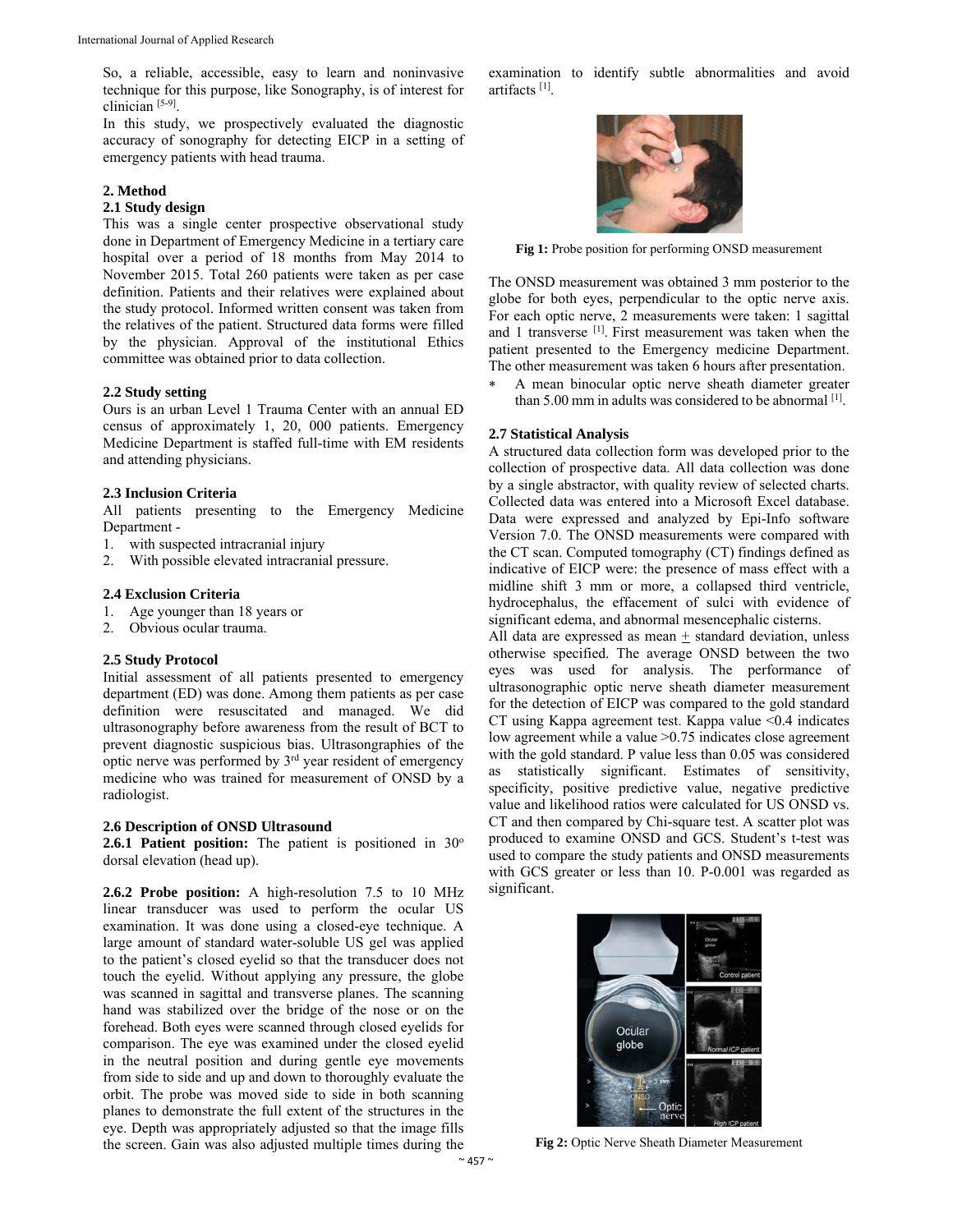#### **3. Results**

ONSD was performed in 260 patients presenting with Head Injury to Emergency Department between May 2014 and November 2015 with mean age of  $41.2 + 15.4$  years. A summary of patients' demographic data is presented in table 1. The commonest mode of injury was Road traffic accidents (RTA), 186 (71.5%) patients. On presentation, 234 (90%) patients presented with Loss of consciousness as the most common complaint. Maximum number of patients presented to ED within 1 hour, 118 (45.38%) patients. Glasgow Coma Scale was <8 in majority 126 (48.4%) patients, between 8 and 13 in 57 (21.9%) patients and more than 13 in 77 (29.6%) patients. On ONSD, findings in Right eye on presentation were  $5.42 \pm 0.55$  mm, after 6 hours  $5.49 \pm 0.57$ mm. In Left eye, on presentation  $5.45 \pm 0.55$  mm, after 6 hours  $5.51 \pm 0.58$  mm. Mean ONSD was  $5.43 \pm 0.55$  mm.

|                        |               | <b>BCT</b> findings |                 |         |  |
|------------------------|---------------|---------------------|-----------------|---------|--|
| <b>Characteristics</b> | <b>Total</b>  | <b>Negative</b>     | <b>Positive</b> | P value |  |
| Age                    | $41.2 + 15.4$ | $35.64 + 15.5$      | $42.54 + 13.5$  | 0.5     |  |
| <b>GCS</b>             | $11.3 + 3.7$  | $14.33 + 0.35$      | $7.89 + 3.67$   | < 0.001 |  |
| Left ONSD              | $5.45 + 0.55$ | $4.74 + 0.54$       | $5.61 + 0.54$   | < 0.001 |  |
| Right ONSD             | $5.42 + 0.55$ | $4.76 + 0.56$       | $5.57 + 0.56$   | < 0.001 |  |
| Mean ONSD              | $5.43 + 0.55$ | $4.75 + 0.55$       | $5.58 + 0.55$   | < 0.001 |  |

**Table 1:** Comparison of ONSD with CT scan findings

In addition, positive and negative predictive values were 98.52% and 78.52% respectively. Positive and negative likelihood ratios of ONSD for detection of EICP were 13.42 and 0.06 respectively.



**Fig 3:** Receiver operator characteristic (ROC) curve at various thresholds of optic nerve sheath diameter



**Fig 4:** Mean Optic Nerve Sheath Diameter (ONSD) vs Glasgow Coma Scale (GSC)

In our study, Kappa index for ONSD findings was 0.821 indicating ONSD findings show very good correlation with CT scan findings for detecting raised intracranial pressure.

#### **4. Discussion**

Based on the main result of this study, ONSD had acceptable sensitivity, specificity, NPV, and PPV for detection of EICP

at cut-off value of 5mm. During last decades, many studies have shown that the ONSD can noninvasively predict the EICP [8, 14]. One study has shown that increase of ONSD in cases with EICP occurs faster than any other ophthalmoscopic finding [7]. However, technique, accuracy, and cut off for detecting EICP are different be among these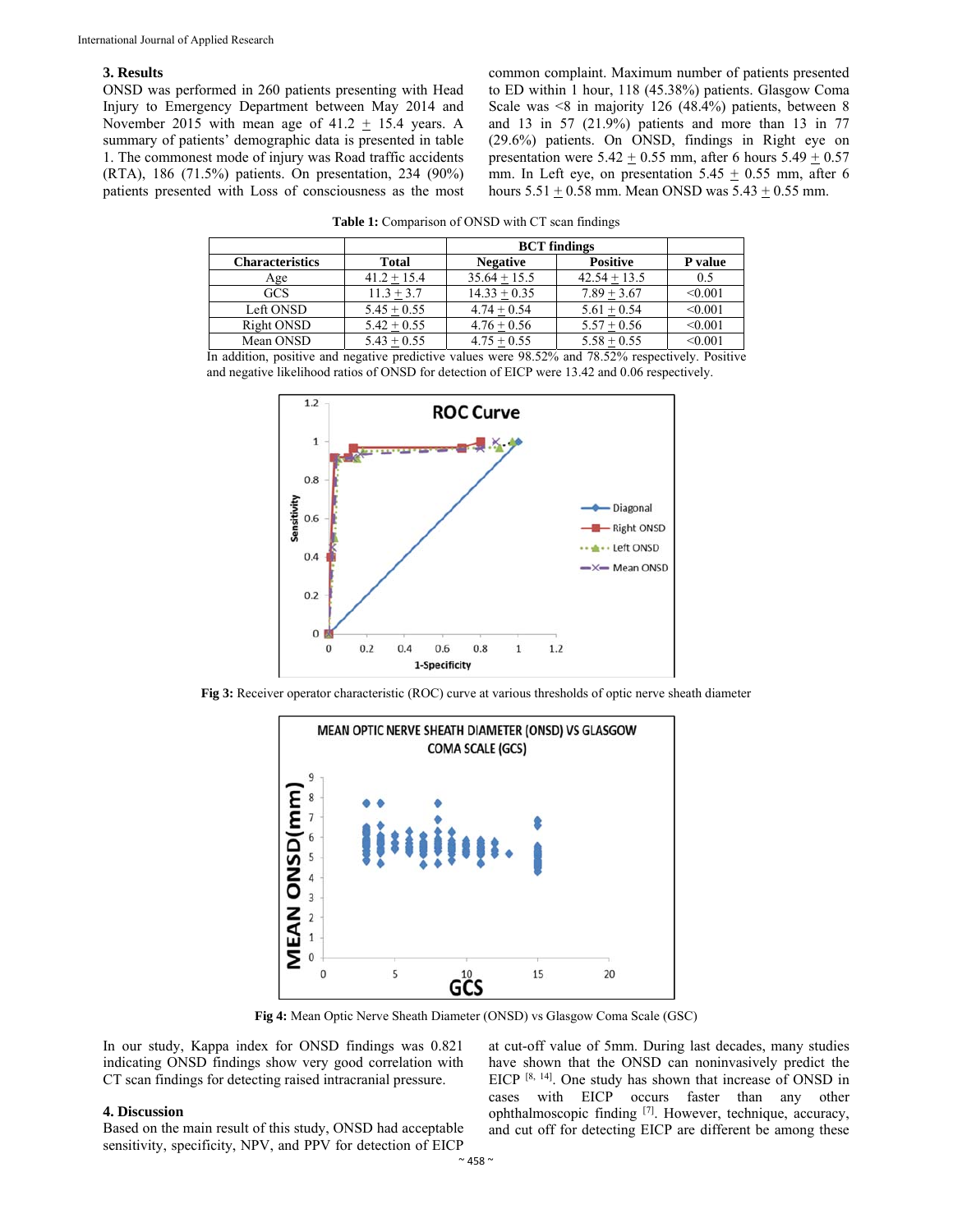studies. Girisgin *et al* showed that mean OND in patients suspected to have EICP is significantly higher than the healthy subjects. The results of similar studies in emergency setting or ICU are summarized in table 2. As other studies have shown, optic nerve sonography has technical limitations

and requires a high level of expertise [6]. Sonography may be impossible to perform because of superficial surgical wounds or severe anatomic alterations in patients with head trauma. Moreover, we should consider that BCT signs not always correspond to real elevation of the intracranial pressure.

| <b>Table 2:</b> Summary of similar studies Study |  |  |  |  |
|--------------------------------------------------|--|--|--|--|
|--------------------------------------------------|--|--|--|--|

|                                                 | <b>Sample</b> | <b>Study population</b>                                                                                                                                                       | Cut off, gold standard                                                                                                                                        | <b>Sensitivity</b> | specificity |
|-------------------------------------------------|---------------|-------------------------------------------------------------------------------------------------------------------------------------------------------------------------------|---------------------------------------------------------------------------------------------------------------------------------------------------------------|--------------------|-------------|
| Lee et al<br><b>USA</b><br>2009                 | 68            | Cases with suspected or con-firmed<br>increased ICP, presenting to the ED<br>or ICU of an urban, academic,<br>freestanding, tertiary-level children's<br>hospital, 0-18 years | ONSD was considered in-creased when it<br>was $>4$ mm in infants <1 year or $>4.5$ mm<br>in children $>1$ year, CT-<br>scan/ventriculostomy/ lum-bar puncture | 96%                | 48%         |
| Kimberly et<br>al USA,<br>2008                  | 15            | adult patients in both the ED and the<br>neurologic ICU who had in-vasive<br>intracranial monitors placed as part of<br>their clinical care, $> 18$ years old                 | $ONSD > 5$ mm, invasive intra-cranial<br>monitors                                                                                                             | 88%                | 93%         |
| Karakitsos<br>et al<br>Greece,<br>2006          | 54            | patients with brain injury $(GCS < 8)$ ,<br>$40 \pm 18.6$                                                                                                                     | $OND > 5.9$ mm, CT-scan                                                                                                                                       | 74%                | 65%         |
| Blaivas et<br>al<br><b>USA, 2003</b>            | 14            | ED patients with a suspicion of EICP<br>due to possible focal intra-cranial<br>pathology, > 18 years old                                                                      | $ONSD > 5$ mm, CT-scan                                                                                                                                        | 100%               | 95%         |
| Bäuerle et<br><sub>al</sub><br>Germany,<br>2011 | 10            | patients with idiopathic intra-cranial<br>hypertension, $\geq$ 18 years old                                                                                                   | $ONSD > 5.8$ mm, measuring the CSF<br>opening pressure by lumbar puncture                                                                                     | 90%                | 84%         |
| Geeraerts et<br>al<br>France,<br>2008           | 37            | adult patients requiring sedation and<br>ICP monitoring after severe traumatic<br>brain injury, sub-arachnoid<br>hemorrhage, intracranial hematoma,<br>or stroke, 18-76 years | $ONSD > 5.86$ mm, invasive measurement<br>ICP via a parenchymal Device                                                                                        | 95%                | 79%         |
| Geeraerts et<br>al<br>UK, 2008                  | 38            | patients requiring ICP monitor-in<br>after severe traumatic brain injury, 35<br>±14                                                                                           | $ONSD > 5.82$ mm,                                                                                                                                             | 90%                | 92%         |
| Tayal et al<br><b>USA, 2007</b>                 | 59            | adult ED patients with suspected<br>intracranial injury with possible<br>elevated intracranial pressure without<br>obvious ocular trauma, > 18 years old                      | $OND > 5$ mm, $CT$ -scan                                                                                                                                      | 100%               | 63%         |
| Soldatos et<br>al<br>Greece,<br>2008            | 76            | critical care patients, > 18 years old                                                                                                                                        | $ONSD > 5.7$ mm, invasive ICP<br>measurement using an intra-parenchymal<br>catheter                                                                           | 74%                | 100%        |
| Major et al<br>UK, 2011                         | 26            | adult patients who required CT from<br>the $ED$ , $> 18$ years old                                                                                                            | $ONSD > 5$ mm, CT-scan                                                                                                                                        | 86%                | 100%        |
| Our Study                                       | 260           | Head injury patients presenting to the<br>ED.                                                                                                                                 | $OND > 5$ mm, $CT$ -scan                                                                                                                                      | 94.34%             | 93.75%      |

ED: emergency department, CT: computed tomography, GCS: Glasgow Coma Scale, ICP: intracranial pressure, ICU: intensive care unit, OND: optic nerve diameter, ONSD: optic nerve sheath diameter, mm: millimeter

#### **5. Conclusion**

Sonographic diameter of optic nerve sheath could be considered as an available, accurate, and noninvasive screening tool in determining the elevated intracranial pressure in cases with head trauma.

#### **6. References**

1. Tayal VS, Neulander M, Norton HJ, Foster T, Saunders T, Blaivas M. Emergency department sonographic measurement of optic nerve sheath diameter to detect findings of increased intracranial pressure in adult head injury patients. Ann Emerg Med. 2007; 49(4):508-14.

- 2. Major R, Girling S, Boyle A. Ultrasound measurement of optic nerve sheath diameter in patients with a clinical suspicion of raised intracranial pressure. Emerg Med J. 2011; 28(8):679-81.
- 3. Geeraerts T, Merceron S, Benhamou D, Vigué B, Duranteau J. Non-invasive assessment of intracranial pressure using ocular sonography in neurocritical care patients. Intensive Care Med. 2008; 34(11):2062-7.
- 4. Blaivas M, Theodoro D, Sierzenski PR. Elevated intracranial pressure detected by bedside emergency ultrasonography of the optic nerve sheath. Acad Emerg Med. 2003; 10(4):376-81.
- 5. Kimberly HH, Shah S, Marill K, Noble V. Correlation of optic nerve sheath diameter with direct measurement of intracranial pressure. Acad Emerg Med. 2008; 15(2):201-4.
- 6. Soldatos T, Karakitsos D, Chatzimichail K, Papathanasiou M, Gouliamos A, Karabinis A. Optic